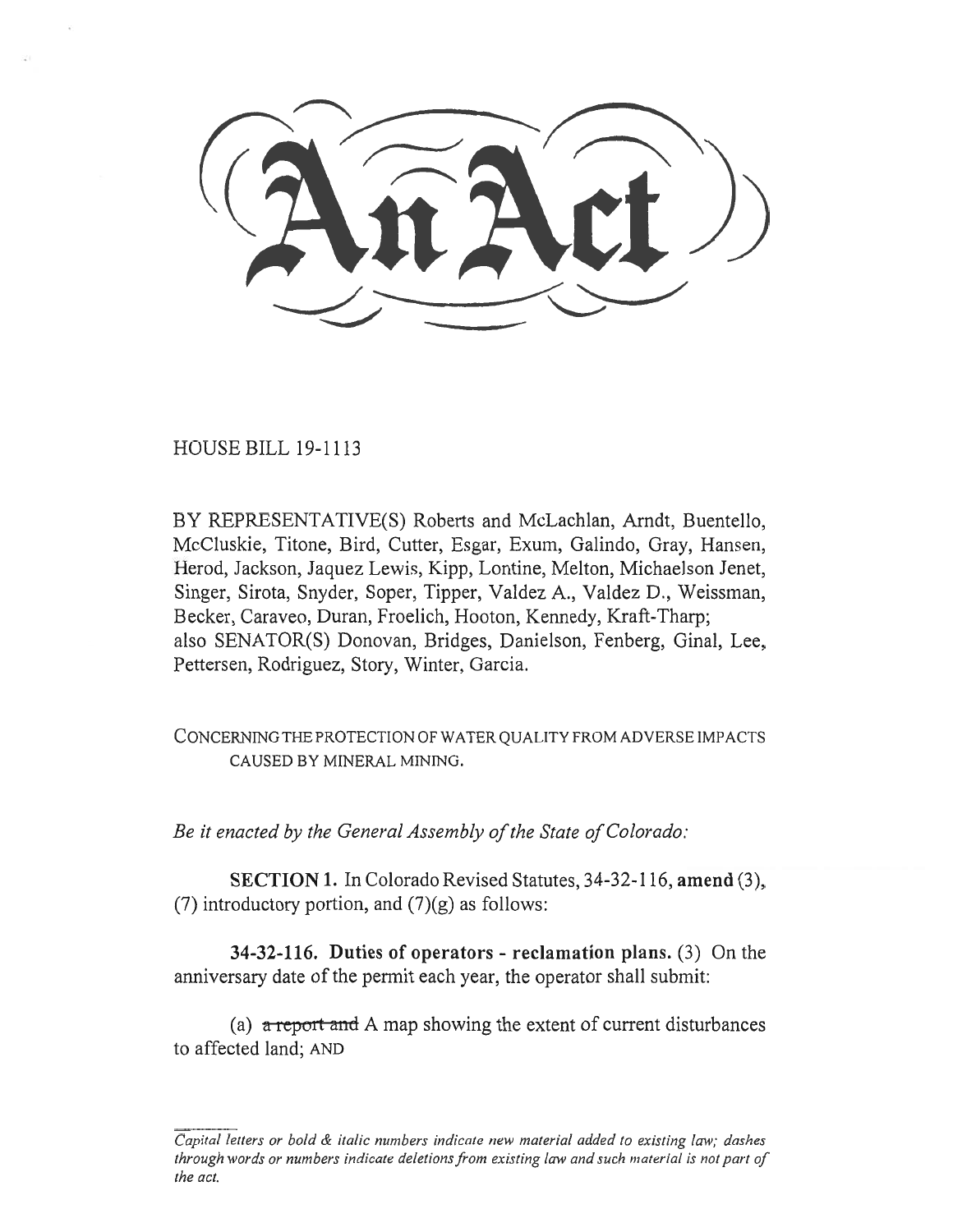(b) A REPORT DESCRIBING THE AFFECTED LAND AND THE SURROUNDING AREA, INCLUDING:

(I) CHANGES OVER THE PRECEDING YEAR REGARDING ANY DISTURBANCES TO THE PREVAILING HYDROLOGIC BALANCE;

(II) CHANGES OVER THE PRECEDING YEAR REGARDING ANY DISTURBANCES TO THE QUALITY AND QUANTITY OF WATER IN SURFACE AND GROUNDWATER SYSTEMS;

(III) Reclamation accomplished to date and during the preceding year;

(IV) New disturbances that are anticipated to occur during the upcoming year; and

(V) Reclamation that will be performed during the upcoming year.

 $(7)$  Reclamation plans and the implementation thereof shall OF RECLAMATION PLANS MUST conform to the following general requirements:

(g) (I) Disturbances to the prevailing hydrologic balance of the affected land and of the surrounding area and to the quality and quantity of water in surface and groundwater systems both during and after the mining operation and during reclamation shall be minimized.

(II) EXCEPT AS SPECIFIED IN SUBSECTIONS  $(7)(g)(III)$  AND  $(7)(g)(IV)$ OF THIS SECTION, A RECLAMATION PLAN FOR A NEW OR AMENDED PERMIT MUST DEMONSTRATE, BY SUBSTANTIAL EVIDENCE, A REASONABLY FORESEEABLE END DATE FOR ANY WATER QUALITY TREATMENT NECESSARY TO ENSURE COMPLIANCE WITH APPLICABLE WATER QUALITY STANDARDS.

(III) THE BOARD MAY APPROVE A RECLAMATION PLAN THAT LACKS SUBSTANTIAL EVIDENCE OF A REASONABLY FORESEEABLE END DATE FOR ANY NECESSARY WATER QUALITY TREATMENT IF THE NEW OR AMENDED PERMIT INCLUDES AN ENVIRONMENTAL PROTECTION PLAN AND RECLAMATION PLAN ADEQUATE TO ENSURE COMPLIANCE WITH APPLICABLE WATER QUALITY STANDARDS AND UPON MAKING A WRITTEN DETERMINATION: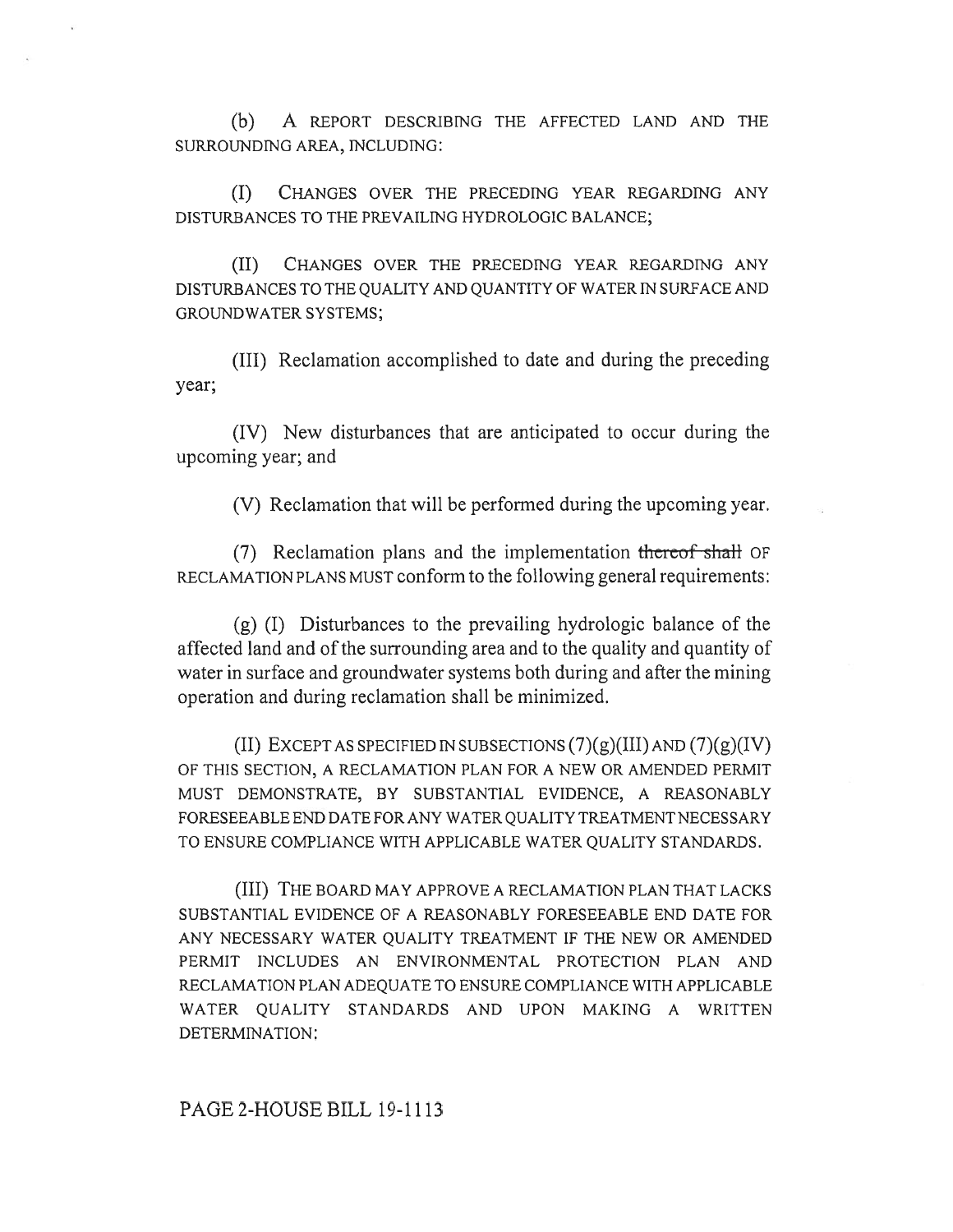(A) FOR AN AMENDED RECLAMATION PLAN, EXCEPT AS PROVIDED IN SUBSECTION  $(7)(g)(III)(B)$  OF THIS SECTION, THAT THE WATER QUALITY IMPACTS THAT HAVE OCCURRED OR ARE OCCURRING FOR WHICH NO REASONABLY FORESEEABLE END DATE FOR WATER QUALITY TREATMENT CAN BE ESTABLISHED WERE EITHER UNFORESEEN AT THE TIME OF APPROVAL OF THE RECLAMATION PLAN OR EXISTING AT A MINE SITE PERMITTED BEFORE JANUARY 1, 2019; OR

(B) FOR A NEW OR AMENDED RECLAMATION PLAN FOR A PERMIT INVOLVING A SITE THAT WAS PREVIOUSLY MINED BUT WAS NOT PERMITTED AS OF JANUARY 1, 2019, THAT EXISTING WATER QUALITY CONDITIONS DO NOT MEET APPLICABLE WATER QUALITY STANDARDS AND NO REASONABLY FORESEEABLE END DATE FOR WATER QUALITY TREATMENT CAN BE ESTABLISHED.

(IV) THE BOARD MAY APPROVE A NEW RECLAMATION PLAN THAT LACKS SUBSTANTIAL EVIDENCE OF A REASONABLY FORESEEABLE END DATE FOR ANY NECESSARY WATER QUALITY TREATMENT IF A PERMIT APPLICATION IS SUBMITTED AND THE RECLAMATION PLAN IS LIMITED TO RECLAMATION OF ALREADY-MINED ORE OR OTHER WASTE MATERIALS, INCLUDING MINE DRAINAGE OR RUNOFF, AS PART OF A CLEANUP.

(V) Nothing in this paragraph  $(g)$  shall be construed to allow SUBSECTION  $(7)(g)$  ALLOWS the operator to avoid compliance with other APPLICABLE statutory provisions governing well permits, and augmentation requirements, and replacement plans. when applicable.

**SECTION 2.** In Colorado Revised Statutes, 34-32-117, **amend**  (4)(b)(I), (6)(b), and (6)(c); and **repeal** (3)(f)(VI) and (3)(f)(VII) as follows:

**34-32-117. Warranties of performance - warranties of financial responsibility - release of warranties - applicability - repeal.**  (3) (f) Proof of financial responsibility may consist of any one or more of the following, subject to approval by the board:

(VI)  $\overline{A}$  certified financial statement for the financial warrantor's most-recent-fiscal-year and-a-certification-by-an-independent-auditor-that:

 $(A)$ -The financial warrantor is the issuer of one or more currently outstanding senior credit obligations that have been rated by a nationally

## PAGE 3-HOUSE BILL 19-1113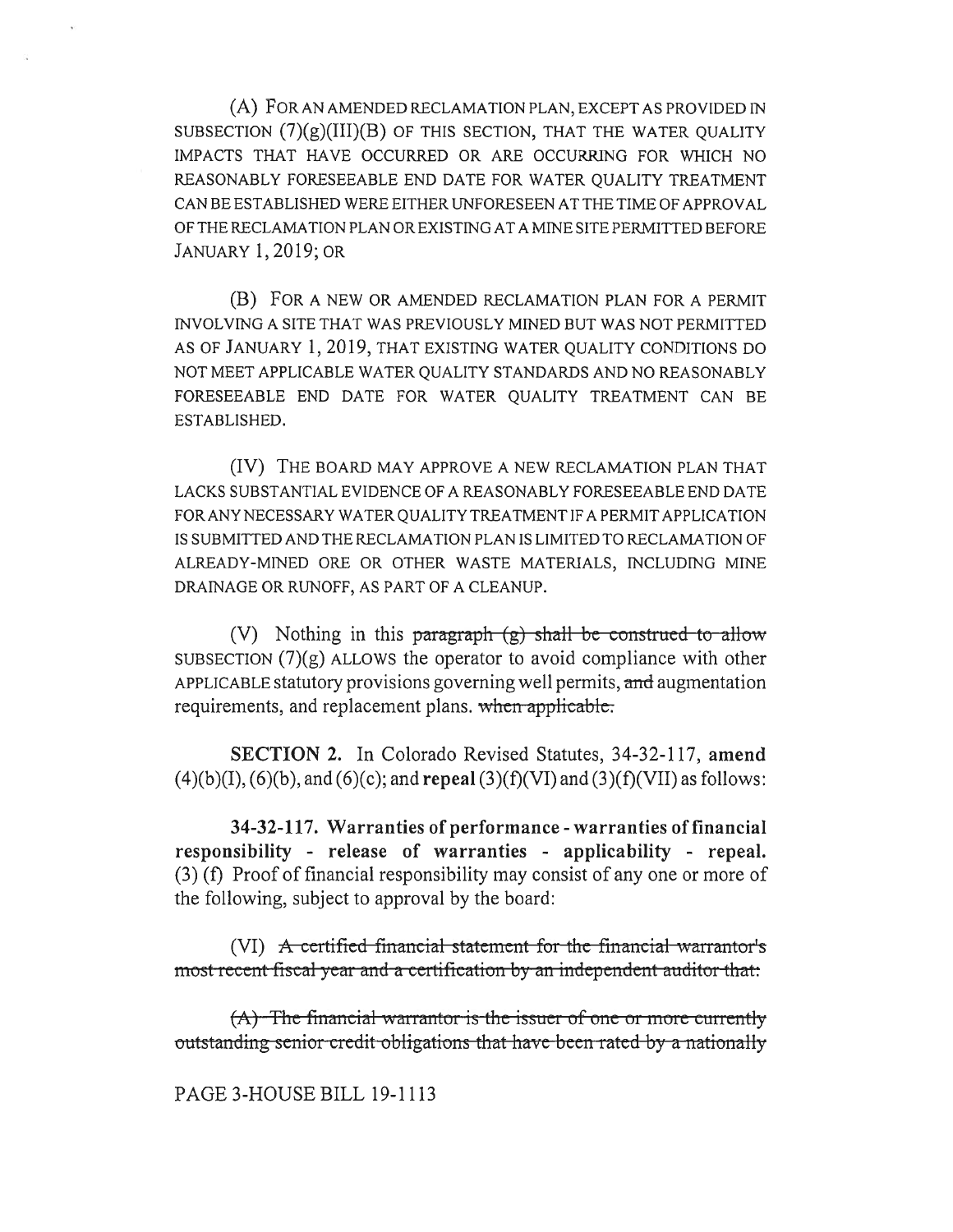recognized rating organization;

 $(B)$  Said-obligations enjoy a rating of 'A' or better; and

 $(C)$  At the close of the financial warrantor's most recent fiscal year, his or her net worth was equal to or greater than two times the amount of all financial warranties;

(VII) A certified financial statement for the financial warrantor's most recent fiscal year and a certification by an independent auditor that as of the close of said year:

 $(A)$  -The financial warrantor's net-worth-was at least-ten-million qual to or greater than two times the amount of all financial warranties;

 $(B)$  The financial warrantor's tangible fixed assets in the United ere worth at least twenty million dollars;

(C) The financial warrantor's total liabilities-to-net-worth ratio was not more than two to one; and

(D) The financial warrantor's net income, excluding nonrecurring items, was positive. Nonrecurring items which affect net income should be stated in order to determine if they materially affect self-bonding capacity.

(4) (b) (I) In any single year during the life of a permit, the amount of required financial warranties shall MUST not exceed the estimated cost of fully reclaiming all lands to be affected in said year, plus all lands affected in previous permit years and not yet fully reclaimed. For the purpose of this  $\frac{\text{parameter}}{\text{log}(\text{b})}$  SUBSECTION (4)(b)(I), reclamation costs shall be computed with reference to current reclamation costs. The amount of the financial warranty shall MUST be sufficient to assure the completion of reclamation of affected lands if the office has to complete such THE reclamation due to forfeiture, <del>Such</del> INCLUDING ALL MEASURES COMMENCED OR REASONABLY FORESEEN TO ASSURE THE PROTECTION OF WATER RESOURCES, INCLUDING COSTS NECESSARY TO COVER WATER QUALITY PROTECTION, TREATMENT, AND MONITORING AS MAY BE REQUIRED BY PERMIT. THE financial warranty shall MUST include an additional amount equal to five percent of the amount of the financial warranty to defray the administrative costs incurred by the

PAGE 4-HOUSE BILL 19-1113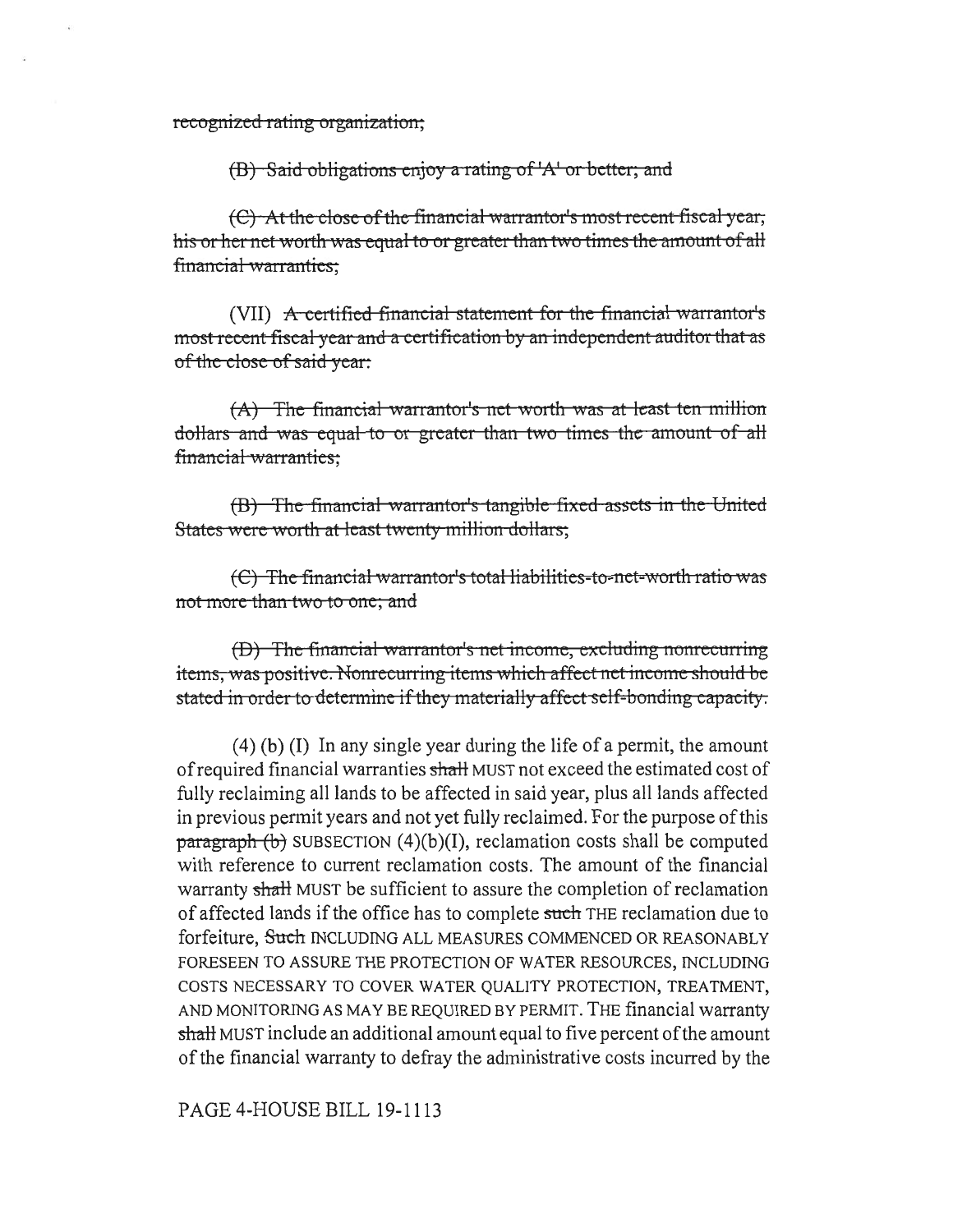office in conducting the reclamation.

(6) (b) (I) Each financial warrantor providing proof of financial responsibility in a form described in subparagraphs  $H_V$  to  $W_H$  of paragraph (f) of subsection (3) SUBSECTION  $(3)(f)(IV)$ ,  $(3)(f)(V)$ , or in subsection (8) of this section shall annually cause to be filed with the board a certification by an independent auditor that, as of the close of the financial warrantor's most recent fiscal year, the financial warrantor continued to meet all applicable requirements of said subparagraphs THE APPLICABLE SUBSECTION. Financial warrantors who THAT no longer meet said THE requirements shall instead cause to be filed an alternate form of financial warranty.

(II) (A) THE BOARD SHALL PROVIDE A REASONABLE PERIOD OF TIME, NOT TO EXCEED ONE YEAR AFTER THE EFFECTIVE DATE OF THIS SUBSECTION (6)(b)(II), TO FINANCIAL WARRANTORS THAT, AS OF THE EFFECTIVE DATE OF THIS SUBSECTION (6)(b)(II), HAD PROOF OF FINANCIAL RESPONSIBILITY UNDER SUBSECTION  $(3)(f)(V)$  OR  $(3)(f)(V)$  OF THIS SECTION, AS THEY EXISTED IMMEDIATELY BEFORE THE EFFECTIVE DATE OF THIS SUBSECTION (6)(b)(II), TO FILE AN ALTERNATE FORM OF FINANCIAL WARRANTY.

(B) THIS SUBSECTION (6)(b)(II) IS REPEALED, EFFECTIVE SEPTEMBER 1, 2021.

(c) Each financial warrantor providing proof of financial responsibility in a form described in subparagraphs (IV) to (VII) of paragraph (f) of subsection (3) SUBSECTION  $(3)(f)(IV)$ ,  $(3)(f)(V)$ , or in subsection (8) of this section shall notify the board within sixty days of any net loss incurred in any quarterly period.

**SECTION 3.** In Colorado Revised Statutes, 34-32-122, **amend** (2) as follows:

**34-32-122. Fees, civil penalties, and forfeitures - deposit emergency response cash fund - created - definition.** (2) Any applicant that desires to utilize the self-insurance provisions listed in section 34-32-117 (3)(f)(IV),  $\frac{1}{6}$  (3)(f)(VII) (3)(f)(V), or (8) shall pay an annual fee to the office sufficient to defray the actual cost to the office of establishing and reviewing the financial warranty of the applicant. These funds are hereby annually made available to the office, which shall utilize outside

PAGE 5-HOUSE BILL 19-1113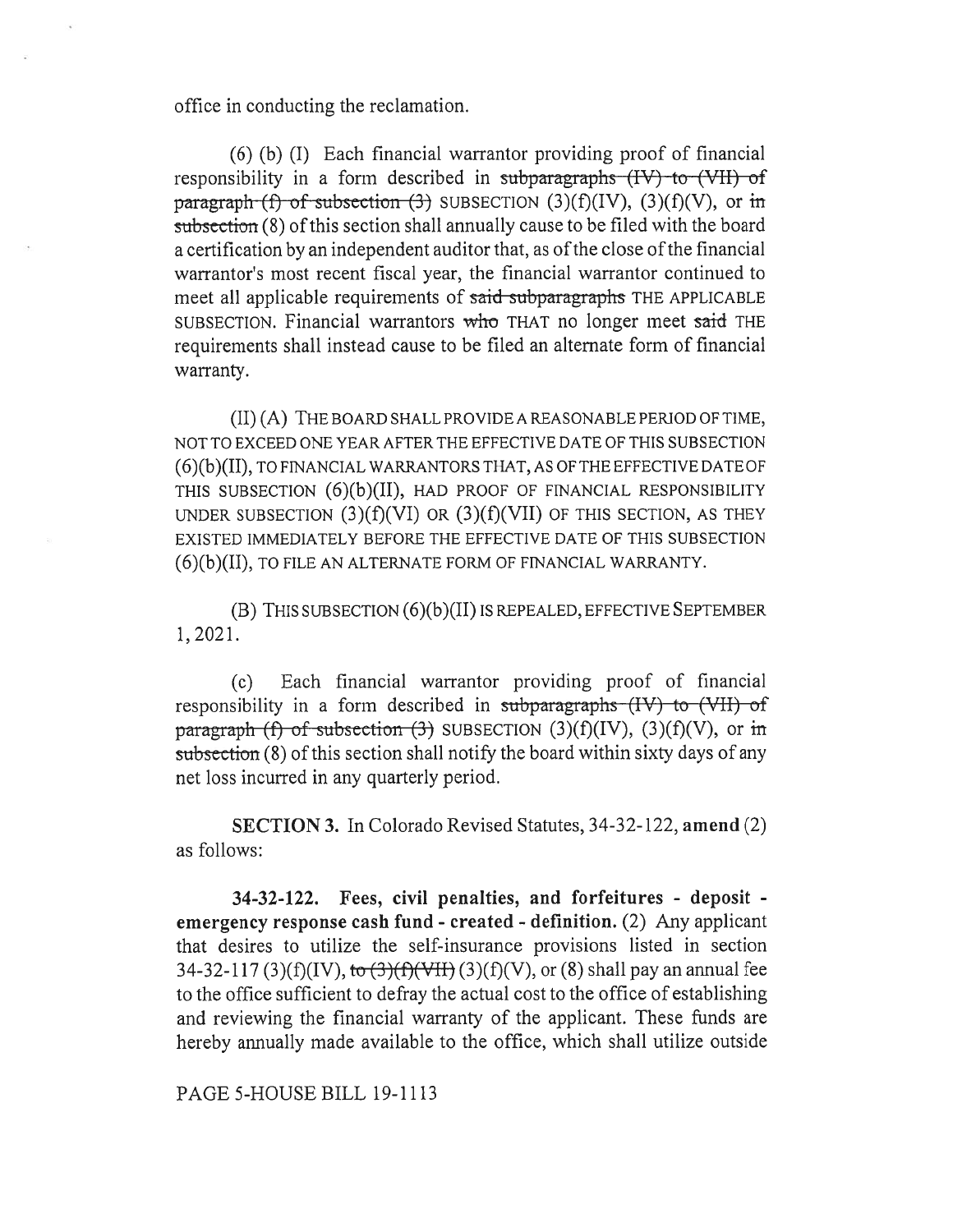financial and legal services for this purpose.

**SECTION 4. Act subject to petition - effective date applicability.** (1) Section 34-32-117 (6)(c), as amended in section 2 of this act, takes effect August 2, 2020, and the remainder of this act takes effect at 12:01 a.m. on the day following the expiration of the ninety-day period after final adjournment of the general assembly (August 2, 2019, if adjournment sine die is on May 3, 2019); except that, if a referendum petition is filed pursuant to section 1 (3) of article V of the state constitution against this act or an item, section, or part of this act within such period, then the act, item, section, or part will not take effect unless approved by the people at the general election to be held in November 2020 and, in such case, will take effect on the date of the official declaration of the vote thereon by the governor.